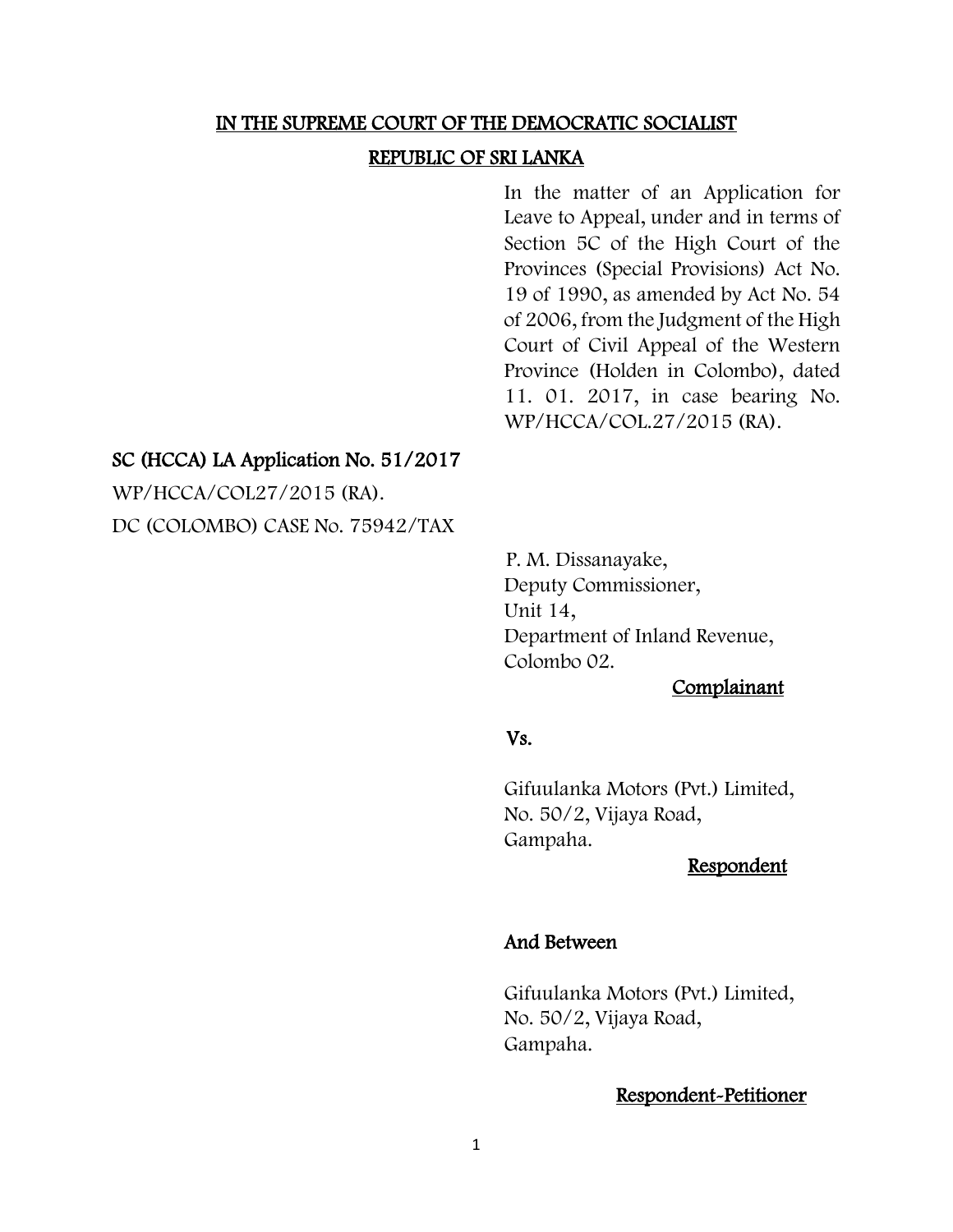## Vs.

P. M. Dissanayake, Deputy Commissioner, Unit 14, Department of Inland Revenue, Colombo 02.

## Complainant -Respondent

Kalyani Dahanayake, Commissioner General of Inland Revenue, Department of Inland Revenue, Sir Chittampalam A. Gardiner Mawatha, Colombo 02.

## Respondent

## And Now Between

Gifuulanka Motors (Pvt.) Limited, No. 50/2, Vijaya Road, Gampaha.<br>Respondent Respondent-Petitioner-Petitioner<br>Vs.<br>P. M. Dissanayake,

Deputy Commissioner, Unit 14, Department of Inland Revenue, Colombo 02. Complainant -Respondent -Respondent

Ivan Dissanayake, Commissioner General of Inland Revenue, Department of Inland Revenue,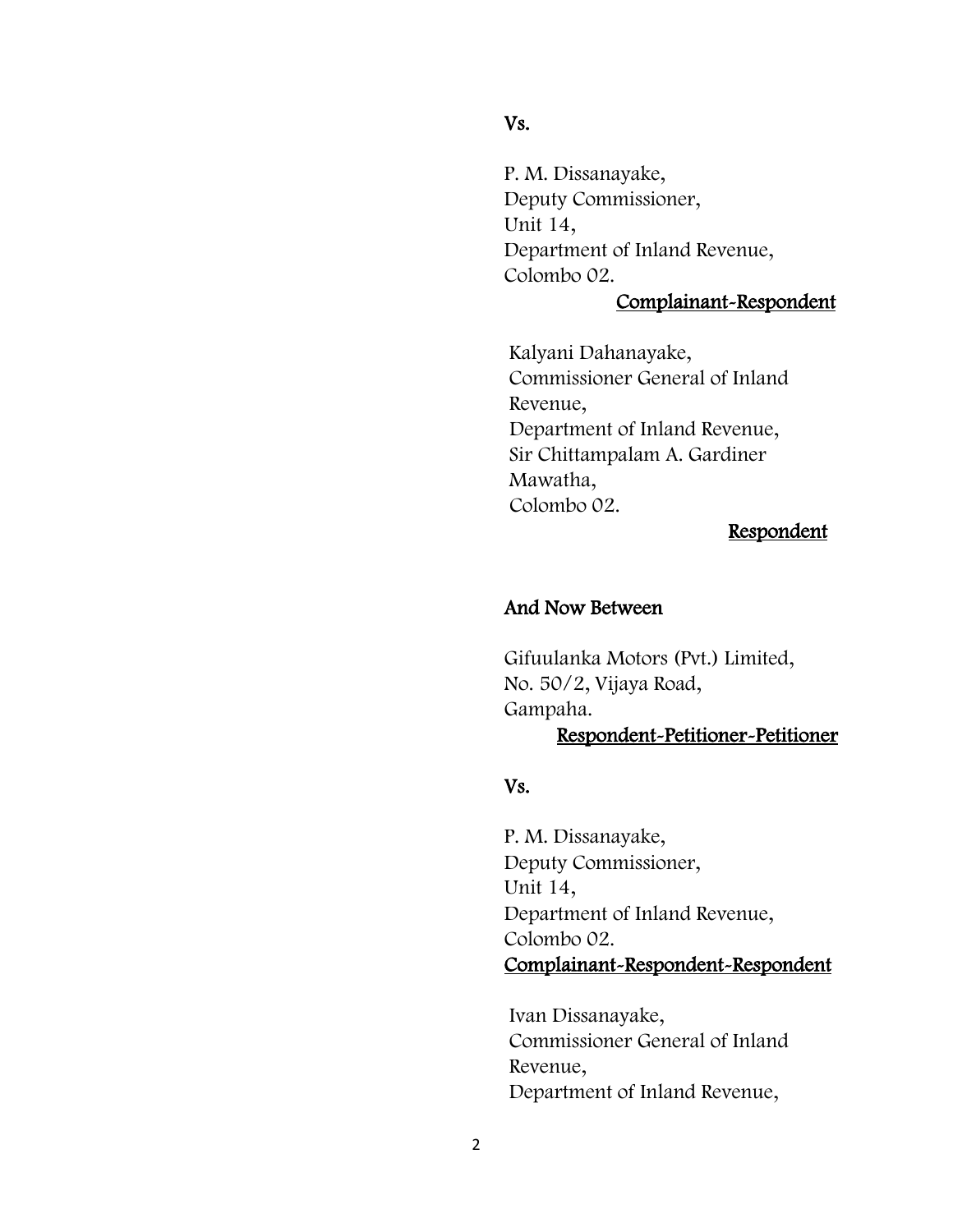Sir Chittampalam A. Gardiner Mawatha, Colombo 02.

# Respondent-Respondents

| Before:    | Buwaneka Aluwihare, PC. J.<br>V. K. Malalgoda, PC. J.<br>E. A. G. R. Amarasekara J. |
|------------|-------------------------------------------------------------------------------------|
| Counsel:   | Nilshantha Sirimanna for Respondent-Petitioner-<br>Petitioner.                      |
|            | M. Corea DSG for Complainant-Respondent-Respondent.                                 |
|            |                                                                                     |
| Argued on: | 29.11.2019                                                                          |
|            |                                                                                     |
| Order on:  | 27.07.2021                                                                          |

# Aluwihare PC. J.,

The Respondent-Petitioner-Petitioner [hereinafter the Petitioner] moved this court by way of an application for Leave to Appeal against the judgment of the High Court of Civil Appeals dated 11. 01. 2017. Having heard the Learned Counsel for the Petitioner in support of this application as well as the Learned Deputy Solicitor General for the Complainant-Respondent-Respondent [hereinafter the Complainant] and the Respondent-Respondent, we wish to make following order.

The gravamen of the Petitioner's Application is that the Civil Appellate High Court had erred by failing to consider and adjudicate on the central issue raised by the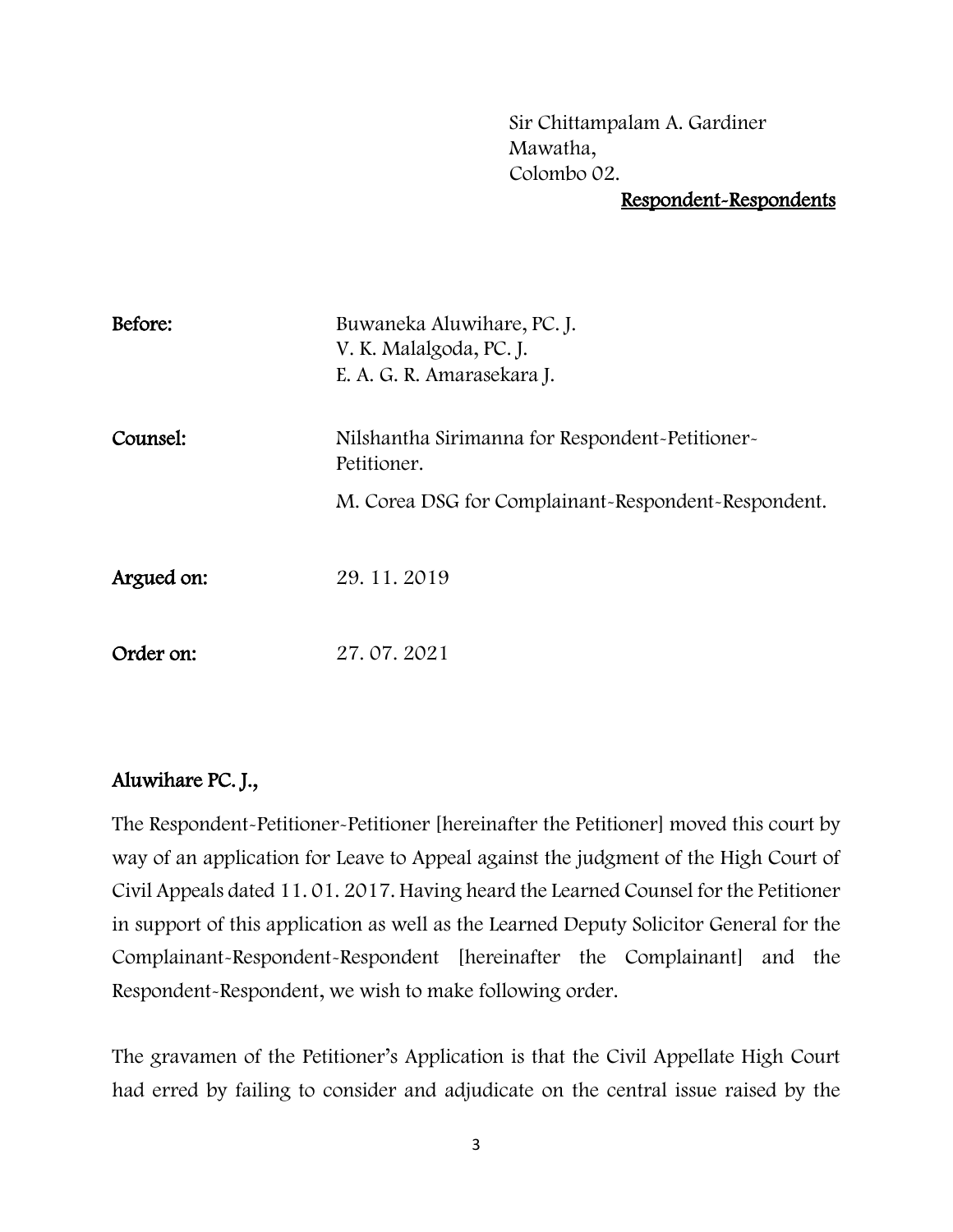Petitioner that, the District Court of Colombo has **no jurisdiction** to order the recovery of Value Added Tax [hereinafter VAT] in terms of Section 43(1) of the Value Added Tax Act No. 14 of 2002 [hereinafter referred to as the VAT Act].

As time and again the jurisdiction of the District Court, regarding tax matters, has been the ground for appeals, we consider it appropriate to clarify the current position so as to clear all doubts and prevent such litigations in the future

The Complainant, sought to recover defaulted VAT, filed in the District Court of Colombo, 'Tax in Default Certificate' dated 28. 01. 2011 against the Petitioner, a limited liability company. The defaulted taxes amounted to; VAT liability amounting to Rs. 7,251,676/- and Economic Service Charge (ESC) liability amounting to Rs. 131,423/- a sum of Rs. 7,383,099/- in total.

Among several matters, the Petitioner in particular has raised the issue as to whether the District Court of Colombo is vested with the jurisdiction to entertain an application for the recovery of VAT under the provisions of the VAT Act. In subparagraphs (a), (b) and (c) of Paragraph 30 of the petition, the Petitioner has raised the following questions of law;

- (a) Did the Hon. Civil Appellate High Court of Colombo err by failing to duly and properly consider and adjudicate upon the Petitioner's contention that the District Court of Colombo had no jurisdiction in law to entertain and /or order, inter alia, recovery of VAT under Section 43(1) of the VAT Act No.14 of 2002, in respect of any Certificate of default filed in the said Court and/or by failing to appreciate that the said lack of jurisdiction was patent in nature, in the particular circumstances.
- (b) Did the Hon. Civil Appellate High Court of Colombo err by failing to appreciate/find that Section 60 of the Judicature Act No. 2 of 1978 did not vest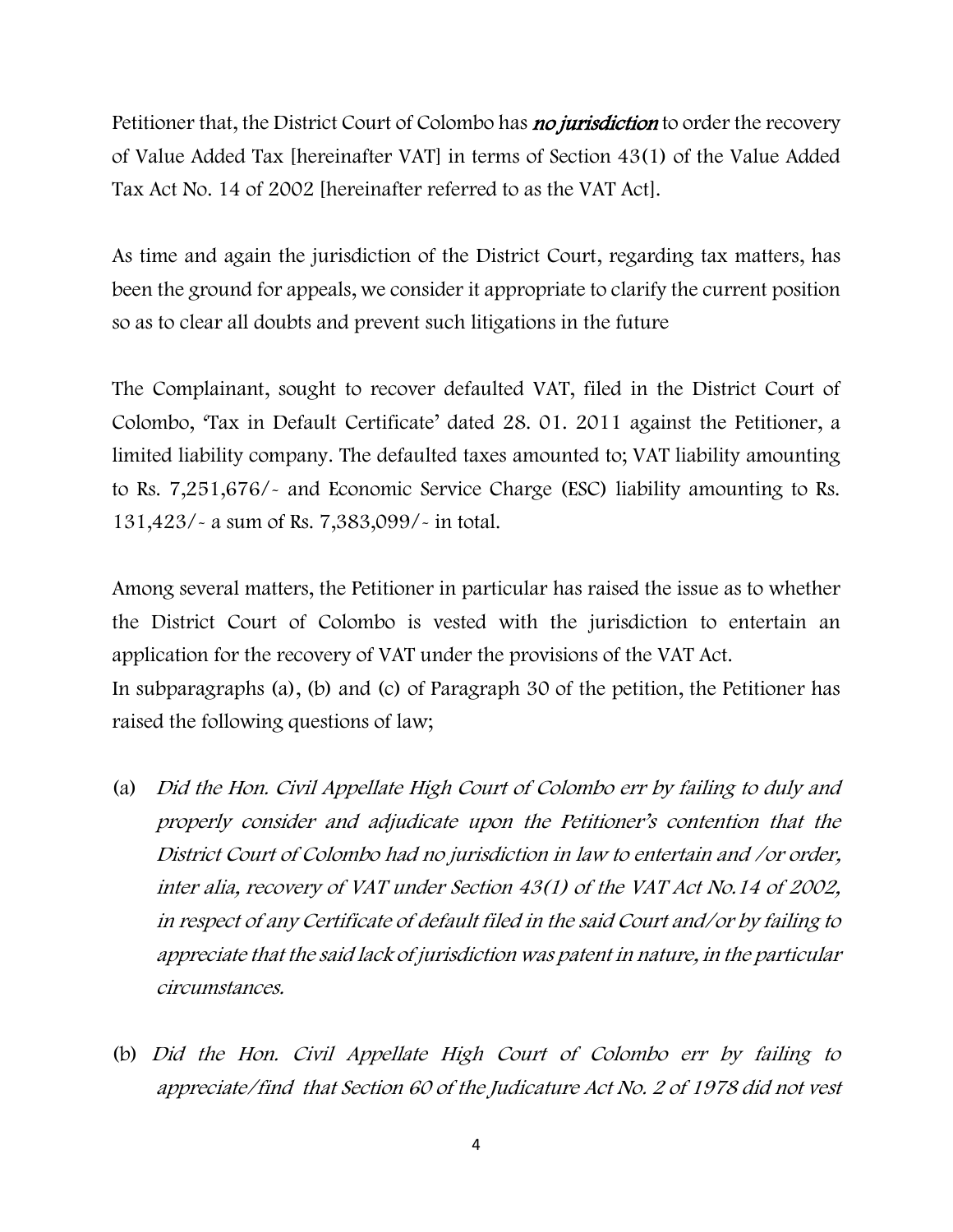any power /authority in the relevant Minister to concurrently/additionally vest by Regulation [as published in the Government Gazette Notification, bearing No.1380/17, dated 16/02/2005] a jurisdiction/power in the District Court to recover VAT in default under Section 43 (1) of the VAT Act No. 14 of 2002, when evidently the said power had specifically vested with the Parliament exclusively in the Magistrate's Court and therefore, the recovery of VAT under Section 43 (1) of the VAT Act in the District Court of Colombo under the said purported Tax in Default certificate, was clearly illegal and void?

(c) Did the Hon. Civil Appellate High Court of Colombo err by totally failing to appreciate that the said purported Tax in Default Certificate was clearly filed in and/or addressed to the wrong Court, and was therefore, flawed/ misconceived and liable to be dismissed, and no attempt whatsoever was made by the Respondents to rectify and/or amend the said error.

## Jurisdiction of the District Court of Colombo relating to matters under the VAT Act

Chapter VIII of the VAT Act deals with recovery of tax and Section 43 of that chapter, refers to proceedings for recovery [of tax] before a magistrate. In terms of the said provision, the Commissioner General is empowered to issue a certificate containing the particulars of such tax in default, to a magistrate having jurisdiction in the division in which, such place of business or residence of the defaulter is situate.

In the year 1979, the Minister of Justice, by virtue of the powers vested in him under section 61 of the Judicature Act No. 2 of 1978 [hereinafter the Judicature Act], read with Section 5 (1) of the said Act, *inter alia*, designated the District Court of Colombo to try and adjudicate on all matters under the Inland Revenue Act No. 4 of 1963 [Gazette No. 43/4 dated 2nd July 1979].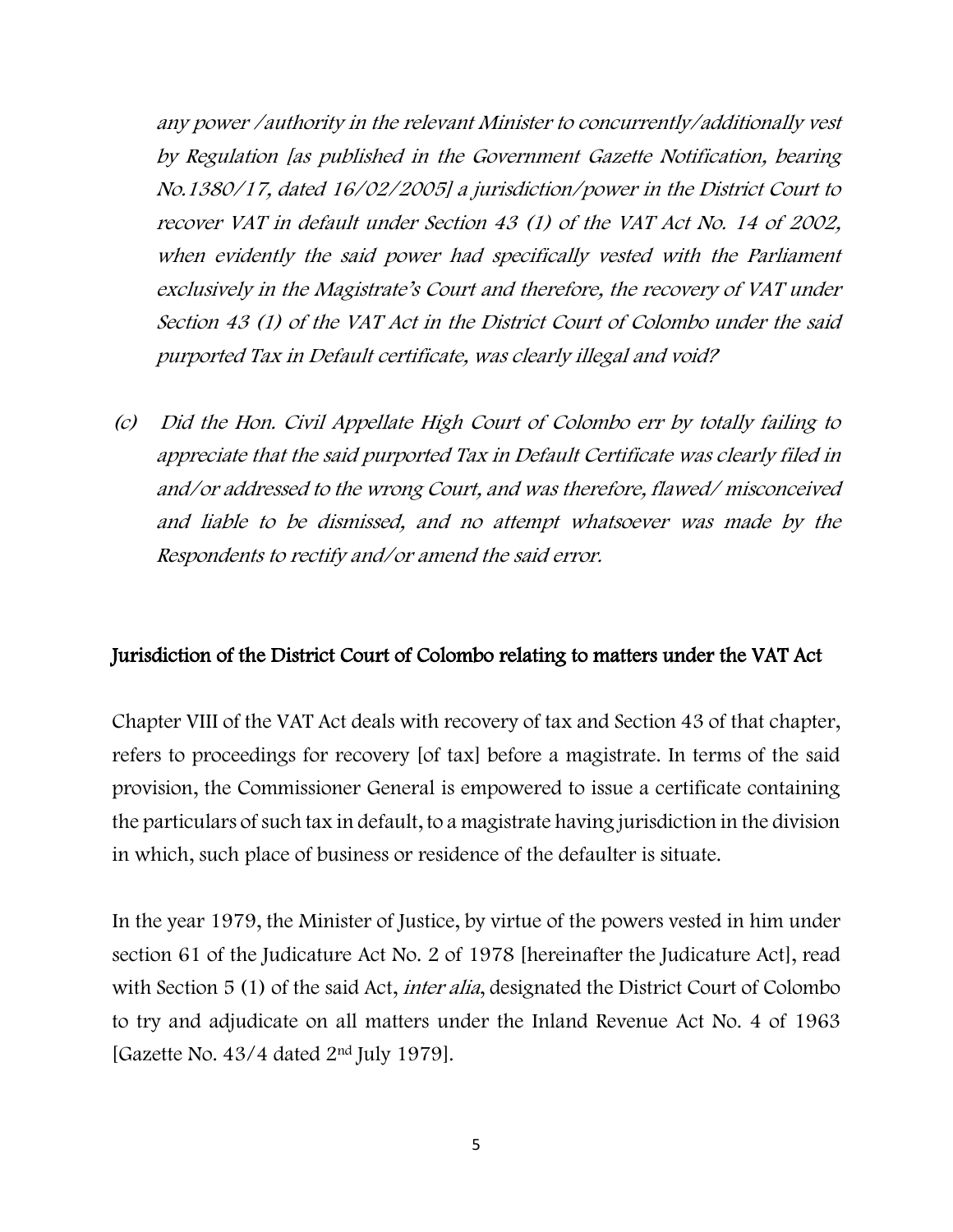The above Gazette was amended in the year 2005 [Gazette No.1380/7 dated 16. 02. 2005]. The Minister, acting under the aforesaid powers, designated the District Court of Colombo to try and adjudicate on all matters under the VAT Act No.14 of 2002.

It should to be noted that the validity of the Gazettes aforesaid has not been challenged when promulgated and has been in force since1979 and 2005 respectively. On the other hand, the original jurisdiction vested with the magistrate's court in terms of the provisions of the VAT Act, continues to remain in force. As such, the District Court of Colombo has island wide jurisdiction concurrent with that of the magistrate's court of the relevant division, over matters relating to recovery of VAT. As observed by the Court of Appeal in the case of Costa v. Deputy Commissioner of Inland Revenue [1986 Sri Lanka Tax Cases Vol. IV 268 at 270]

"… for all matters referred to in the regulation the District Court of Colombo has island wide jurisdiction. This jurisdiction is concurrent with that of the several Magistrate's Courts throughout the island, in the matter of proceedings for the recovery of taxes, by imposing the amount as a fine with power to impose a term of imprisonment in default." (Emphasis added.)

The preamble to the Judicature Act, spelling out the legislative intent, states, that it is "An Act to…… define the jurisdiction of and to regulate the procedure in and before such courts…." and Section 61 of the Judicature Act vests the Minister with the power to make regulations for carrying out or giving effect to the principles and provisions of the Judicature Act. Section 60 of the Judicature Act clearly vests the Minister with the power to nominate a court or courts anywhere in Sri Lanka to hear and determine such categories of civil or criminal proceedings or any other matters, by regulation notwithstanding anything to the contrary, in any other written law. This court wishes to observe that the Gazettes referred to, have not by any means taken away the powers, the Parliament has vested, with the magistrate's court to deal with recovery of taxes, but has only complemented that jurisdiction by vesting similar powers with the District Court of Colombo as well.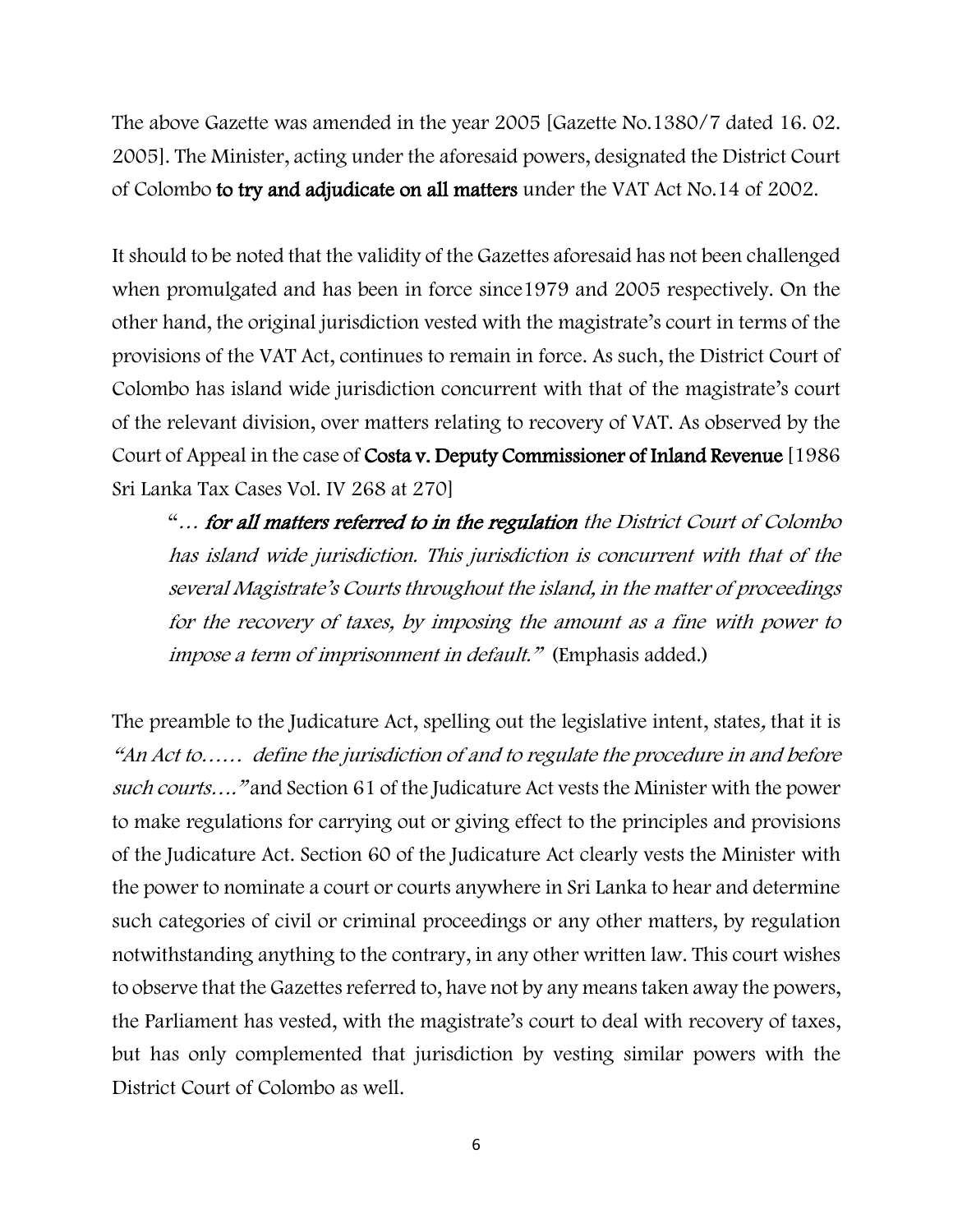This court also notes that in terms of Section 19 of the Judicature Act, District Courts are empowered, in the exercise of their jurisdiction, to impose fines, penalties and forfeitures over persons. As such, we do not envisage that the District Court encountering any difficulty in the enforcement of its orders in relation to the matters in question.

In the circumstances, we are of the view that there is no merit in the application to grant leave to proceed on the questions of law referred to in (a) and (b) above.

The learned Counsel for the Petitioner also submitted that the Tax in Default Certificate was addressed to the magistrate's Court and not to the District Court and thereby is flawed and/or misconceived and liable to be dismissed for that reason. It is well-settled that an exercise of a power will be referrable to a jurisdiction which confers validity upon it and not to a jurisdiction under which it will be nugatory. This principle has been applied even to cases where a Statute which confers no power has been quoted as authority for a particular act, as there was in force another Statute which conferred that power [See **L. C. H. Peiris v. Commissioner of Inland Revenue** 65 NLR 457]. Similarly, this principle should apply to instances where the jurisdiction had been correctly invoked, but in doing so, the forum is wrongly stated.

The Deputy Commissioner of Inland Revenue had correctly invoked the jurisdiction of the District Court of Colombo and had used a printed form No.101G (new) where the word 'magistrate' is printed, to issue the Tax in Default Certificate.

Furthermore, the Civil Appellate High Court could have relied on the proviso to Article 138 (1) of the Constitution, which states, "Provided that no judgement, decree or order of any court shall be revised or varies on account of any error, defect or irregularity, which has not prejudiced the substantial rights of the parties or occasion a failure of justice."